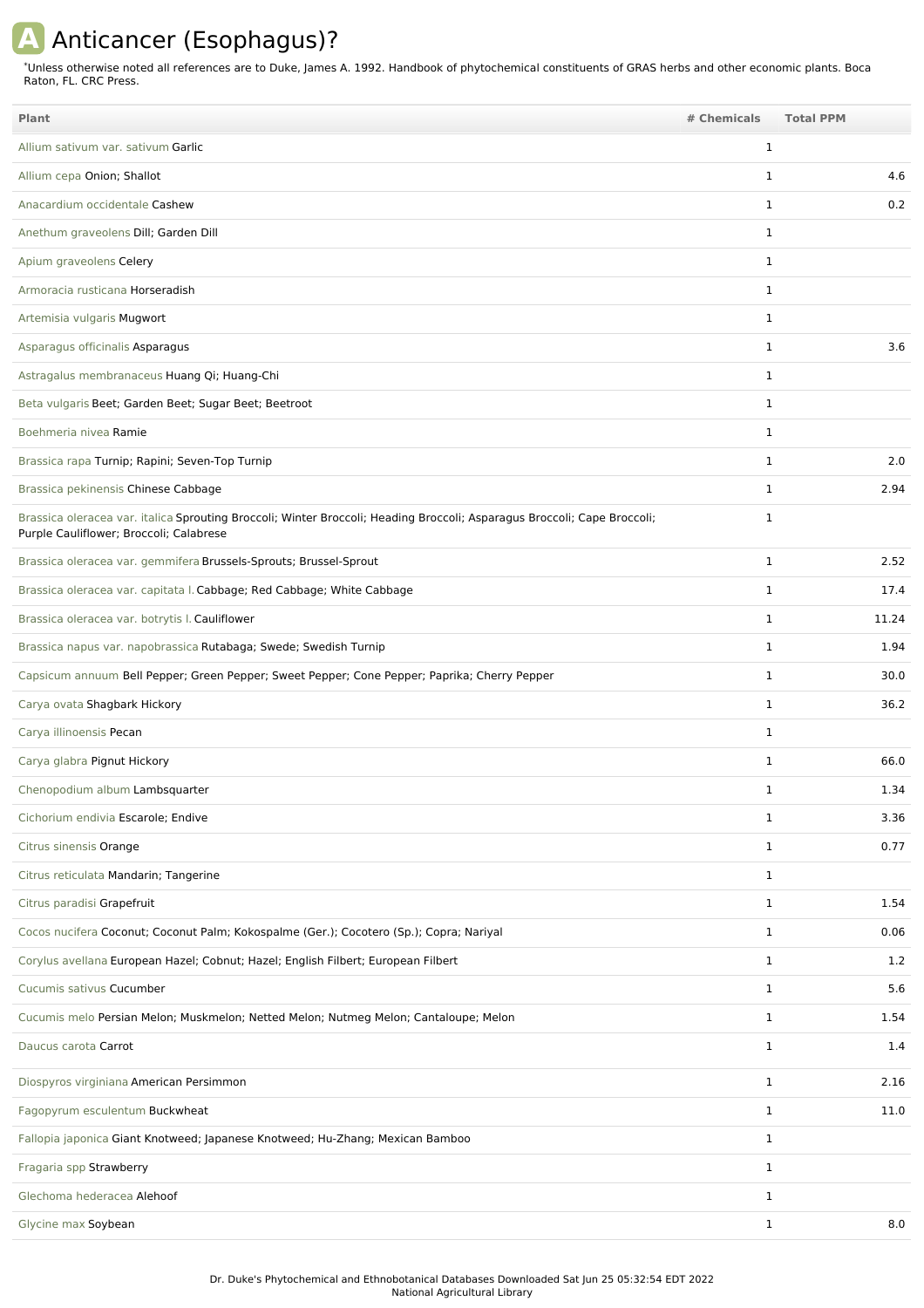| Plant                                                                                                                                                                                                                                 | # Chemicals  | <b>Total PPM</b>     |
|---------------------------------------------------------------------------------------------------------------------------------------------------------------------------------------------------------------------------------------|--------------|----------------------|
| Inula helenium Elecampane                                                                                                                                                                                                             | $\mathbf{1}$ |                      |
| Juglans nigra Black Walnut                                                                                                                                                                                                            | 1            | 0.8                  |
| Juglans cinerea Butternut                                                                                                                                                                                                             | 1            | 0.8                  |
| Juniperus virginiana Red Cedar                                                                                                                                                                                                        | $\mathbf{1}$ | 5.28                 |
| Lactuca sativa Lettuce                                                                                                                                                                                                                | $\mathbf{1}$ | 4.0                  |
| Linum usitatissimum Flax; Linseed                                                                                                                                                                                                     | $\mathbf{1}$ |                      |
| Lycopersicon esculentum Tomato                                                                                                                                                                                                        | $\mathbf{1}$ | 12.0                 |
| Malus domestica Apple                                                                                                                                                                                                                 | $\mathbf{1}$ | 0.86                 |
| Medicago sativa Lucerne; Alfalfa                                                                                                                                                                                                      | $\mathbf{1}$ | 0.086                |
| Musa x paradisiaca Banana; Plantain                                                                                                                                                                                                   | $\mathbf{1}$ |                      |
| Nyssa sylvatica Black Tupelo; Black Gum                                                                                                                                                                                               |              | 1 3.6799999999999997 |
| Panax quinquefolius Ginseng; American Ginseng                                                                                                                                                                                         | $\mathbf{1}$ | 28.0                 |
| Panax ginseng Ginseng; Chinese Ginseng; Korean Ginseng; Oriental Ginseng                                                                                                                                                              | $\mathbf{1}$ |                      |
| Pastinaca sativa Parsnip                                                                                                                                                                                                              | $\mathbf{1}$ | 1.0                  |
| Petasites japonicus Butterbur                                                                                                                                                                                                         | 1            |                      |
| Petroselinum crispum Parsley                                                                                                                                                                                                          | $\mathbf{1}$ | 28.0                 |
| Peucedanum decursivum Qian Hu                                                                                                                                                                                                         | $\mathbf{1}$ |                      |
| Phaseolus vulgaris Dwarf Bean; Green Bean; French Bean; Navy Bean; Snap Bean; Haricot Bean; Kidney Bean; Field<br>Bean; Popping Bean; Haricot; String Bean; Pop Bean; Garden Bean; Haricot Vert; Black Bean; Flageolet Bean; Wax Bean | $\mathbf{1}$ | 68.0                 |
| Phaseolus lunatus Butter Bean; Lima Bean                                                                                                                                                                                              | $\mathbf{1}$ | 30.0                 |
| Pisum sativum Pea                                                                                                                                                                                                                     | $\mathbf{1}$ | 6.0                  |
| Polystichum polyblepharum Chinese Polystichum                                                                                                                                                                                         | $\mathbf{1}$ |                      |
| Prunus serotina Black Cherry; Wild Cherry                                                                                                                                                                                             | $\mathbf{1}$ | 4.18                 |
| Prunus persica Peach                                                                                                                                                                                                                  | $\mathbf{1}$ | 2.1                  |
| Prunus dulcis Almond                                                                                                                                                                                                                  | $\mathbf{1}$ | 0.6                  |
| Prunus domestica Plum                                                                                                                                                                                                                 | $\mathbf{1}$ | 3.4                  |
| Pyrus communis Pear                                                                                                                                                                                                                   | $\mathbf{1}$ | 0.52                 |
| Quercus velutina Black Oak                                                                                                                                                                                                            | $\mathbf{1}$ | 12.4                 |
| Quercus rubra Northern Red Oak                                                                                                                                                                                                        | $\mathbf{1}$ | 10.44                |
| Quercus alba White Oak                                                                                                                                                                                                                | $\mathbf{1}$ | 18.24                |
| Raphanus sativus Radish                                                                                                                                                                                                               | $\mathbf{1}$ |                      |
| Rheum rhabarbarum Rhubarb                                                                                                                                                                                                             | $\mathbf{1}$ | 0.2                  |
| Rhus glabra Smooth Sumac                                                                                                                                                                                                              | $\mathbf{1}$ | 9.38                 |
| Rhus copallina Dwarf Sumac; Winged Sumac                                                                                                                                                                                              | $\mathbf{1}$ | 1.0                  |
| Ribes uva-crispa Gooseberry                                                                                                                                                                                                           | $\mathbf{1}$ |                      |
| Ribes rubrum Red Currant; White Currant                                                                                                                                                                                               | $\mathbf{1}$ | 1.2                  |
| Ribes nigrum Black Currant                                                                                                                                                                                                            | $\mathbf{1}$ | 1.2                  |
| Rosa canina Rose; Dog Rose; Dogbrier                                                                                                                                                                                                  | $\mathbf{1}$ |                      |
| Rubus chamaemorus Cloudberry                                                                                                                                                                                                          | $\mathbf{1}$ | 1.2                  |
| Sassafras albidum Sassafras                                                                                                                                                                                                           | $\mathbf{1}$ | 2.44                 |
| Solanum tuberosum Potato                                                                                                                                                                                                              | $\mathbf{1}$ | 4.2                  |
| Solanum melongena Eggplant; Aubergine                                                                                                                                                                                                 | $\mathbf{1}$ | 1.12                 |
| Sorbus aucubaria Rowan Berry                                                                                                                                                                                                          | $\mathbf{1}$ |                      |